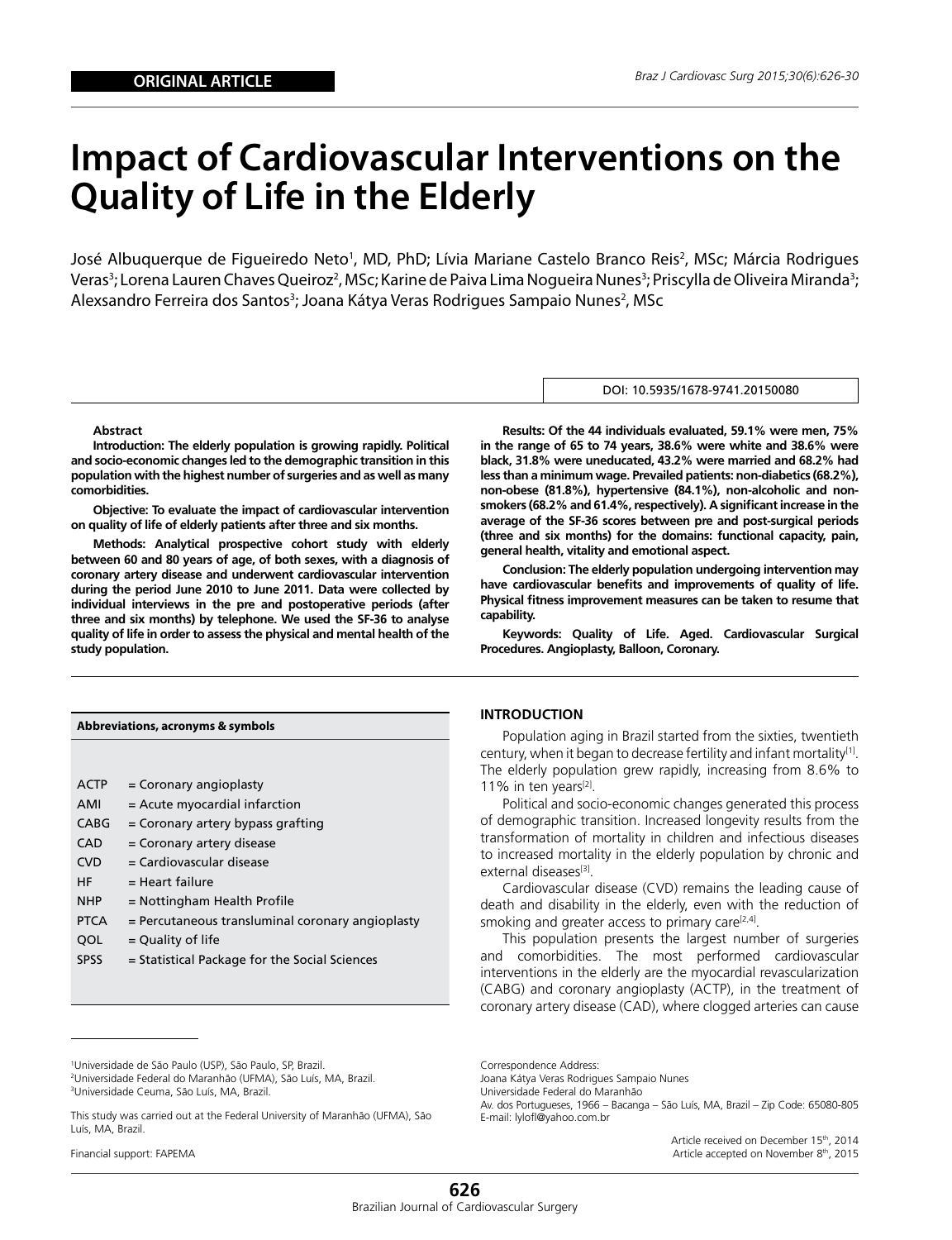the acute myocardial infarction (AMI). The risk of complications after CABG and ACTP has been researched in this population, mechanisms were also proposed to reduce morbidity and mortality and improve quality of life (QOL)<sup>[5]</sup>.

Heart failure (HF) comes from physical and psychological symptoms, and is noted as CAD outcome, once installed, have severe impact on the patients' lives<sup>[3]</sup>. The IC is recognized as a public health problem due to its increase each year, and yet, it represents higher costs to social security programs such as licenses and retirements[6,7].

About 49% of CAD deaths occur in developing countries. In developing countries, one third (34%) of the deaths are associated with CAD in 2020. In Northeastern Brazil, the relevance of these causes is also notable, since about 45% of the elderly deaths are due to causes associated with CAD[8].

Although the aging process is not related to coronary heart disease, chronic degenerative diseases are more associated with age, as being quite described in the elderly. And the number of chronic diseases is directly associated with greater functional disability[9].

Cardiovascular diseases compromise QOL of patients by deterioration of cardiac function, as an essential body for maintaining life[10].

Advances in medical and surgical treatment CAD allowed increase in patient survival. With this advance, there are new drugs and procedures that allow the improvement in patients'  $OOL^{[3]}$ .

To evaluate QOL, the most widely used instrument is the SF-36 (The Medical Outcomes Study 36-item Short-Form Health Survey), being applied in a wide variety of populations, including aspects such as function, dysfunction and emotional well-being and physical condition<sup>[4]</sup>.

Thus, the study sought to assess the impact of cardiovascular surgery on the QOL of elderly patients after three and six months.

## **METHODS**

Analytical prospective cohort study, conducted at the Federal University of Maranhão - Presidente Dutra Hospital in São Luís, MA, Brazil, approved by the Research Ethics Committee of the institution under protocol number: 005 311/2009-0.

They participated in the study, aged between 60 to 80 years (both sexes), diagnosed with CAD, which were referred for elective cardiovascular interventions of CABG or percutaneous transluminal coronary angioplasty (PTCA), and those who were aware of the Informed Consent. Non-elderly patients with antidepressant drug use or phychiatric disorders were referred for psychotherapy, which harms the understanding and communication in the interview and even patients with acute coronary syndrome requiring emergency surgery or those with compromised ventricular function.

They participated in the cohort study from June 2010 to June 2011, undergoing CABG or ACTP surgery. There were two exclusions from the sample, referring to patients who progressed to death after three months of CABG.

Data were collected by individual telephone interviews conducted before surgery and in the  $3<sup>rd</sup>$  and  $6<sup>th</sup>$  month after the surgery.

The validated and generic SF-36 questionnaire was used to assess QOL. The effectiveness of this device in patients undergoing cardiovascular surgery has been reported in the literature<sup>[11]</sup>, the questionnaire can be applied to patients from 12 years of age. Our goal was to assess the physical and mental health conditions.

The SF-36 is multidimensional with eight domains divided into two major components: a) physical component b) the mental component, with a total of 35 questions. The questionnaire also includes an item for evaluation of health changes a year ago (question two), as is noted in Table  $1^{[11]}$ .

The first data collection was carried out during the week (morning, afternoon or evening). This step took place before the surgical procedure and included conducting interviews to evaluate the clinical and sociodemographic profile, and then, SF-36 questionnaire to assess QOL was applied. In the second stage, three and six months after the intervention, the SF-36 questionnaire was applied again by phone. A unique score for each question was used to interpret the results and converted to a scale of 0 to 100, where values close to zero reflect poor health perception, and numerical scores close to 100 show good health awareness[12].

It is noteworthy that the SF-36 was previously validated for use either through phone calls, interpersonal interviews or under self-administered form, thus no differences were noted between the results obtained $[11,13]$ .

We collected the following variables: sex; age (complete years); ethnic group (white, brown and black); origin (São Luís region and other cities in the state of Maranhão); marital status (single, married, common-law marriage, separated, widowed); education (years of schooling completed); and family income (in minimum wages), all self-declared. It also investigated the presence of smoking and drinking.

Data were analyzed using Statistical Package for the Social Sciences (SPSS) for Windows. Descriptive statistical analyzes were performed (frequency tables), mean, standard deviation

**Table 1.** Component SF-36.

| SF-36 Component                                    | Physical                                                                                                      | Mental                                                                                                 |  |  |  |
|----------------------------------------------------|---------------------------------------------------------------------------------------------------------------|--------------------------------------------------------------------------------------------------------|--|--|--|
| <b>Domains</b>                                     | Functional capacity (10 items)<br>Physical appearance (4 items)<br>Pain (2 items)<br>General health (5 items) | Vitality (4 items)<br>Social aspect (2 items)<br>Emotional aspect (3 items)<br>Mental health (5 items) |  |  |  |
| Subtotal of items                                  | 21                                                                                                            | 14                                                                                                     |  |  |  |
| Evaluation of health changes one year ago (1 item) |                                                                                                               |                                                                                                        |  |  |  |
| Total items                                        | 36                                                                                                            |                                                                                                        |  |  |  |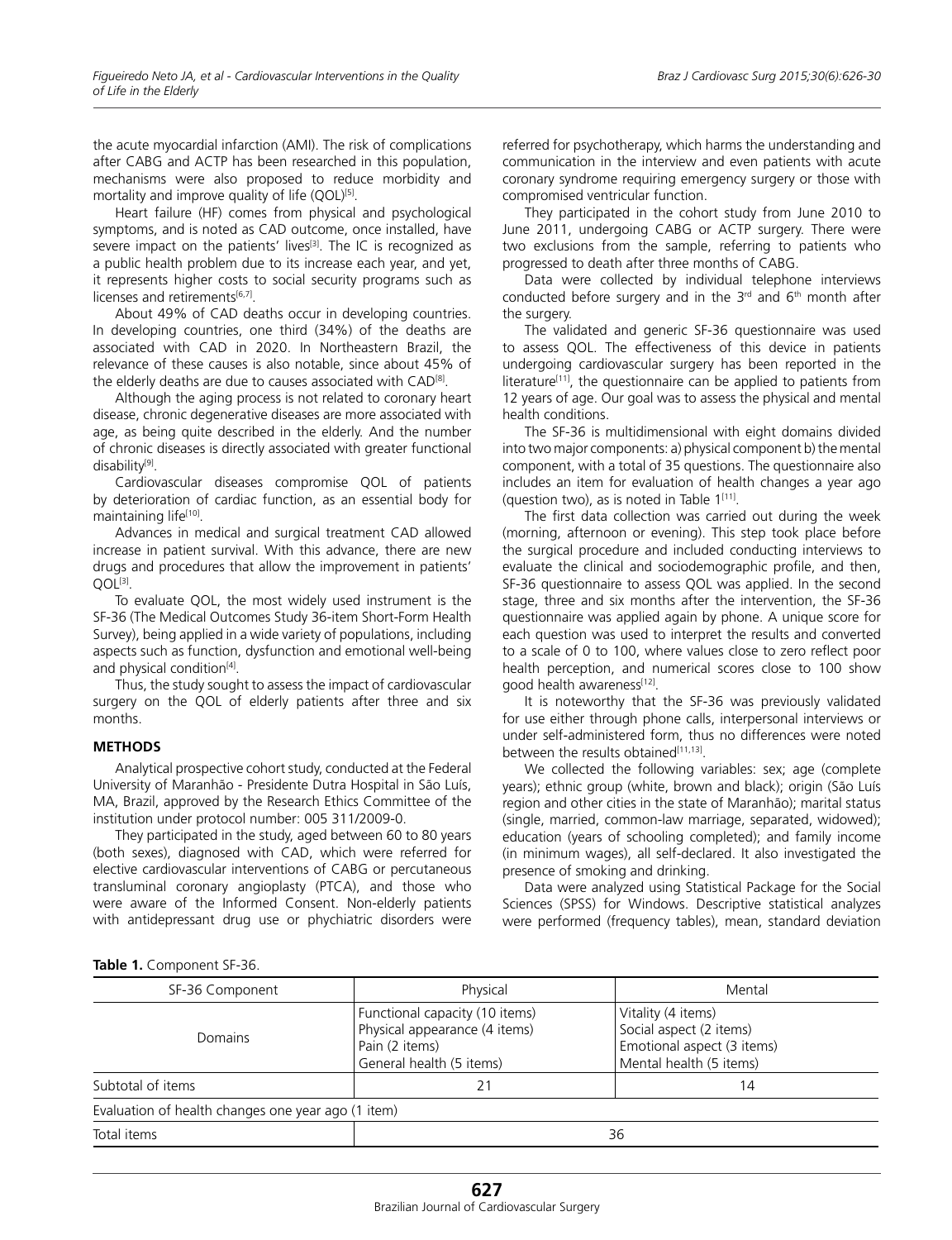and median of parametric variables and range of nonparametric variables. Later, the SF-36 was evaluated using the Friedman test. The evaluation of the effect of CABG or PTCA in relation to the domains of the SF-36 was performed using the nonparametric Mann-Whitney test. The evaluation of current health compared a year ago was performed using the chi-square test. Normality was assessed by the Shapiro-Wilk test. The significance level used in the study was 5%.

## **RESULTS**

Among the 44 patients evaluated, it was noted a frequency of 59.1% (n=26) men, most concentrated in the age group from 65 to 74 years, 75% (n=33), white and brown races were the most prevalent with 38.6% (n=17) each, uneducated individuals were more expressive, 31.8% (n=14). Regarding marital status,  $43.2\%$  (n=19) were married and  $68.2\%$  (n=30) reported incomes below the minimum wage, concerning the cardiovascular procedure, CABG was carried out in 27.3% (n=12) and PTCA in 72.7% (n=32) (Table 2).

**Table 2.** Distribution of sociodemographic variables in patients undergoing coronary artery bypass grafting or coronary angioplasty, University Hospital President Dutra- HUUFMA. São Luís, MA, Brazil. 2011.

| Sociodemographic variables |              | n              | $\%$  |
|----------------------------|--------------|----------------|-------|
| Sex                        | Male         | 26             | 59.1  |
|                            | Female       | 18             | 40.9  |
| Age (years)                | 65-74        | 33             | 75.0  |
|                            | 74-85        | 11             | 25.0  |
| Ethnic group               | White        | 17             | 38.6  |
|                            | <b>Brown</b> | 17             | 38.6  |
|                            | <b>Black</b> | 10             | 22.7  |
| Education                  | Unschooled   | 14             | 31.8  |
|                            | Literate     | 12             | 27.3  |
|                            | Fundamental  | 9              | 20.5  |
|                            | Average      | 5              | 11.4  |
|                            | Higher       | 4              | 9.1   |
| Marital status             | Single       | 9              | 20.5  |
|                            | Married      | 19             | 43.2  |
|                            | Stable union | 6              | 13.6  |
|                            | Widower      | 10             | 22.7  |
| Income                     | <1 salary    | 30             | 68.2  |
|                            | 1 to 2 wages | 10             | 22.6  |
|                            | 2-3 wages    | $\overline{2}$ | 4.6   |
|                            | 3 to 4 wages | 21             | 4.6   |
| Cardiac procedure          | CABG         | 12             | 27.3  |
|                            | <b>PTCA</b>  | 32             | 72.7  |
| Total                      |              | 44             | 100.0 |

CABG=coronary artery bypass grafting; PTCA=percutaneous transluminal coronary angioplasty

| Variables  | N              | $\%$  |
|------------|----------------|-------|
| DM         |                |       |
| Yes        | 14             | 31.8  |
| Not        | 30             | 68.2  |
| Obese      |                |       |
| Yes        | 8              | 18.2  |
| Not        | 31             | 81.8  |
| <b>HAS</b> |                |       |
| Yes        | 37             | 84.1  |
| Not        | $\overline{7}$ | 15.9  |
| Alcoholism |                |       |
| Yes        | 14             | 31.8  |
| Not        | 30             | 68.2  |
| Smoking    |                |       |
| Yes        | 27             | 61.4  |
| Not        | 17             | 38.6  |
| Total      | 44             | 100.0 |

| <b>Table 3.</b> Distribution of clinical conditions and habits of life |
|------------------------------------------------------------------------|
| of patients undergoing coronary artery bypass grafting or              |
| coronary angioplasty, University Hospital President Dutra-             |
| HUUFMA. São Luís, MA, Brazil, 2011.                                    |

Among the prevailed patients, clinical conditions and living habits were evaluated: non-diabetics, 68.2% (n=30), not obese, 81.8% (n=31), hypertensive, 84.1% (n=37), non-alcoholic, 68.2% (n=30) and smokers, 61.4% (n=27), as shown in Table 3.

Table 4 showed a statistically significant increase (*P*<0.05) the average of the SF-36 scores between pre and post-surgical periods (three and six months) for the domains: functional capacity, pain, general health, vitality and emotional aspect. The social domain reduced by changing from six months after surgery. The median physical domain did not differ during the follow-up (*P*<0.05).

# **DISCUSSION**

This research, as well as the Armendaris & Monteiro<sup>[14]</sup> found higher prevalence of women without education or with limited schooling among elderly patients undergoing cardiac surgery. These authors also reported a high frequency of dyslipidemia and hypertension as chronic diseases, agreeing to share with our findings, where the number of hypertensive and diabetic patients was significant. Regarding the frequency of obesity among the evaluated individuals, the prevalence was similar (12%) to the findings.

Christmann et al.[6], when assessing elderly cardiac patients, found higher frequency of men, a finding similar to this research, but also more often of elderly people with low education, 92.5%, and married, 39.2%.

DM=diabetes mellitus; Obese=BMI ≥ 30.0 kg/m²; HAS=hypertension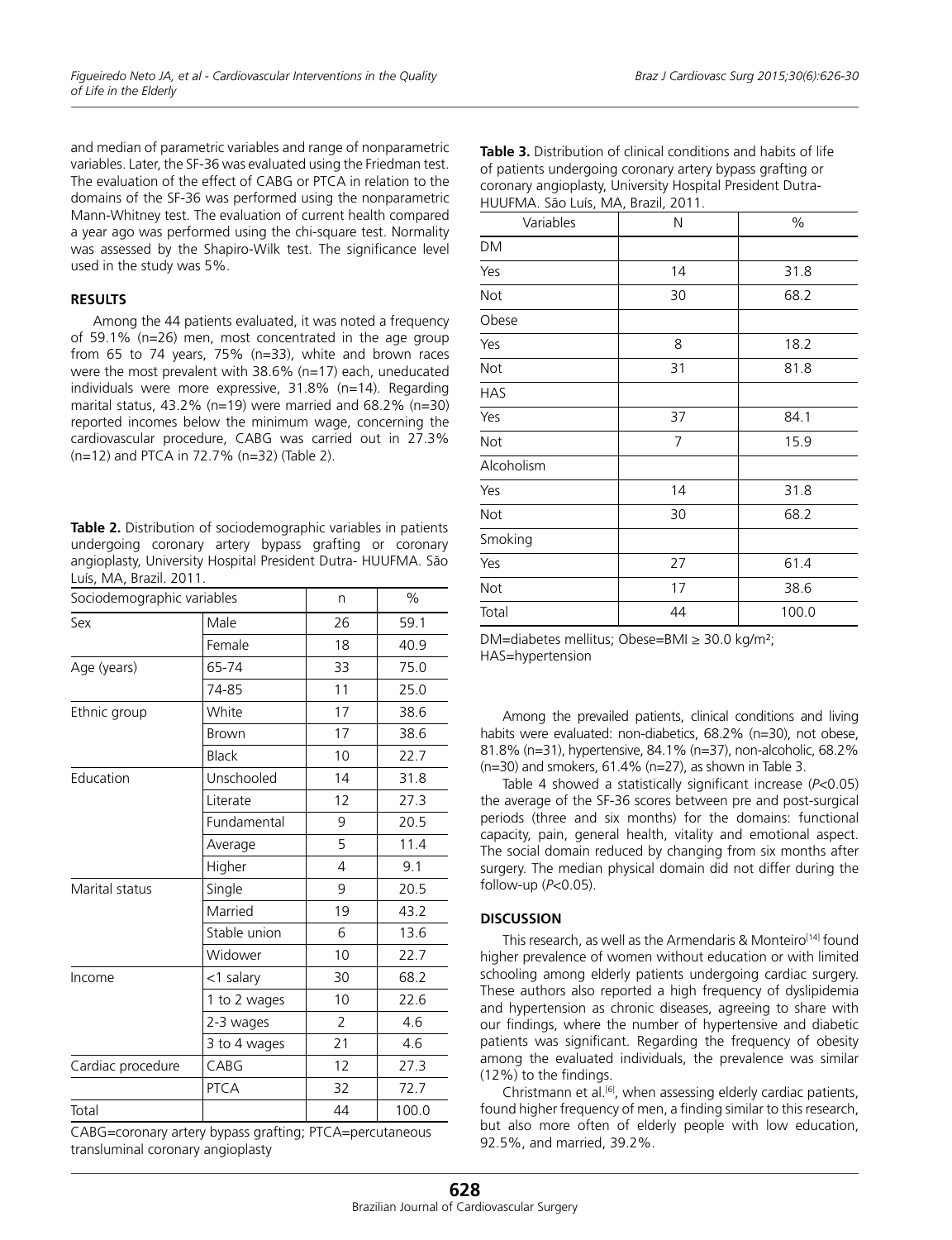| President Dutra- HUUFMA. São Luís, MA, Brazil, 2011. |         |               |                |  |  |
|------------------------------------------------------|---------|---------------|----------------|--|--|
| Variable                                             | Average | <b>DP</b>     | $\overline{P}$ |  |  |
| $SF-36$                                              |         |               |                |  |  |
| CF Pre                                               | 44.7    | 27.6          | 0.0001         |  |  |
| CF3                                                  | 59.3    | 28.9          |                |  |  |
| CF <sub>6</sub>                                      | 60.3    | 29.1          |                |  |  |
| FIS Pre*                                             | 0       | $0 - 100$     | 0.0352         |  |  |
| $FIS$ 3 <sup>*</sup>                                 | 0       | $0 - 100$     |                |  |  |
| $FIS 6*$                                             | 0       | $0 - 100$     |                |  |  |
| Pre PAIN                                             | 58.7    | 34.1          | 0.0001         |  |  |
| DOR <sub>3</sub>                                     | 56.6    | 26.5          |                |  |  |
| PAIN <sub>6</sub>                                    | 62.8    | 29.8          |                |  |  |
| <b>HEALTHY Pre</b>                                   | 60.9    | 18.4          | 0.0265         |  |  |
| HEALTHY 3*                                           | 57      | <b>Nov-92</b> |                |  |  |
| HEALTHY 6*                                           | 62      | <b>Dec-87</b> |                |  |  |
| <b>VITAL Pre</b>                                     | 59.5    | 16.2          | 0.0011         |  |  |
| VITAL <sub>3</sub>                                   | 60.3    | 17.7          |                |  |  |
| VITAL 6                                              | 62.0    | 18.1          |                |  |  |
| SOCIAL Pre*                                          | 87.5    | 12.5-100      | 0.0047         |  |  |
| SOCIAL <sub>3</sub>                                  | 61.6    | 18.3          |                |  |  |
| SOCIAL 6*                                            | 75.0    | 12.5 to 100   |                |  |  |
| Pre EMO                                              | 39.4    | 43.9          | 0.0077         |  |  |
| EMO <sub>3</sub>                                     | 43.5    | 45.3          |                |  |  |
| EMO <sub>6</sub>                                     | 44.2    | 46.4          |                |  |  |
| MENTAL Pre*                                          | 72.0    | $0 - 100$     | 0.0520         |  |  |
| <b>MENTAL 3</b>                                      | 65.8    | 16.0          |                |  |  |
| <b>MENTAL 6</b>                                      | 64.7    | 17.2          |                |  |  |

**Table 4.** Average of the SF-36, preoperatively, and after three and six months of the elderly undergoing coronary artery bypass grafting or coronary angioplasty, University Hospital

CF=functional capacity; FIS=physical appearance; DOR=pain; HEALTHY=General State of Health; VITAL=vitality; SOCIAL=social aspect; EMO=emotional appearance;

MENTAL=mental health; \*Non-parametric=median and range

Among the domains of SF-36, there has been a significant improvement in the functional capacity domain (44.7 points *versus* 60.3 points in the preoperative period and six months after surgery) compared to physical, pain, health, vitality and emotional (difference to five points), leaving the caveat that all areas have remained above 50<sup>[6]</sup> points out that the low QOL in this age group in association with heart disease can lead to serious commitments.

It is not new that cardiovascular surgery can positively affect the QOL of elderly patients<sup>[6]</sup>. However, defining the impact of this event on QOL can be an indispensable task to carry out psychological interventions in the pre, peri and post-surgical

period, aggravating to design ever smaller, in activities of daily living, functional and mental capacity of this population.

Santana et al.<sup>[15]</sup>, in their research in Aracaju, Sergipe, Brazil, evaluated the QOL of three groups of patients undergoing cardiac surgery (pre-surgery, three and six months after surgery) found a frequency of men, being married and low schooling among the evaluated patients, similar to our findings. For smoking and diabetes association, the authors also report data similar to ours, more than half of ex-smoking and often less than one third. However, alcohol consumption was more pronounced in our research.

Regarding the score of the SF-36 among the domains, a linear increase was noted in almost all domains of the questionnaire (except for social and emotional domains), which indicates an improvement in the patients' QOL.

The research performed by Wong & Chair<sup>[11]</sup>, which assessed QOL after three months of heart surgery, revealed improvements in all domains of the SF-36, except for the areas of functional and social capacity.

Santana et al.<sup>[15]</sup>, in their research finds these different data, obtaining average of Nottingham Health Profile (NHP), a measure to assess QOL in validated chronic diseases, worsening the indicative of QOL over time after 30 and 90 days, damaging the QOL of patients undergoing cardiac surgery after hospital discharge. This difference may be due to the sensitivity of evaluation methods.

The use of models for evaluating QOL suitable for the study population should be applied specifically in the evaluation of multiple aspects of physical or mental health.

Titoto et al.[16] referred to physical deconditioning due to a change in the QOL of patients undergoing cardiac surgery. It is noteworthy in this context the importance of a multidisciplinary support to these patients, especially the physiotherapist that can contribute to an abbreviation of this physical deconditioning, or the rehabilitation of these evaluated patients.

The surgical event may limit the interaction and socialization of the elderly, not to mention the limitations inherent to this age group as post-surgical complications. However, it is noteworthy that both the social field and the mental state, despite suffering reduced follow-up, still remained above 50, featuring a good perception of health in these areas.

The mental aspects can be initially affected by the disease, the adoption of "mourning", the loss of health, feeling compared to the loss of a loved one<sup>[6]</sup>. Thus, the health of elderly person needs comprehensive approach to be able to infer improvements in their QOL<sup>[14]</sup>.

The study of QOL stressed the importance of discussion of the impact of intervention strategies in cardiac surgery and health care on the QOL of elderly patients with chronic diseases.

In this research we used the SF–36, the instrument is already validated as a means of assessment of QOL through phone calls, individual interviews or in the self-administered form<sup>[11,13]</sup>.

In a systematic review, Jokinen et al.<sup>[17]</sup> observed that the QOL tends to improve in most studies, one year after the surgical event.

Our findings indicate that the elderly population undergoing cardiovascular surgery can have benefits in improving QOL, especially in the matters: functional, physical, pain, health, vitality and emotional. Physical fitness improvement measures can be taken to resume that capability.